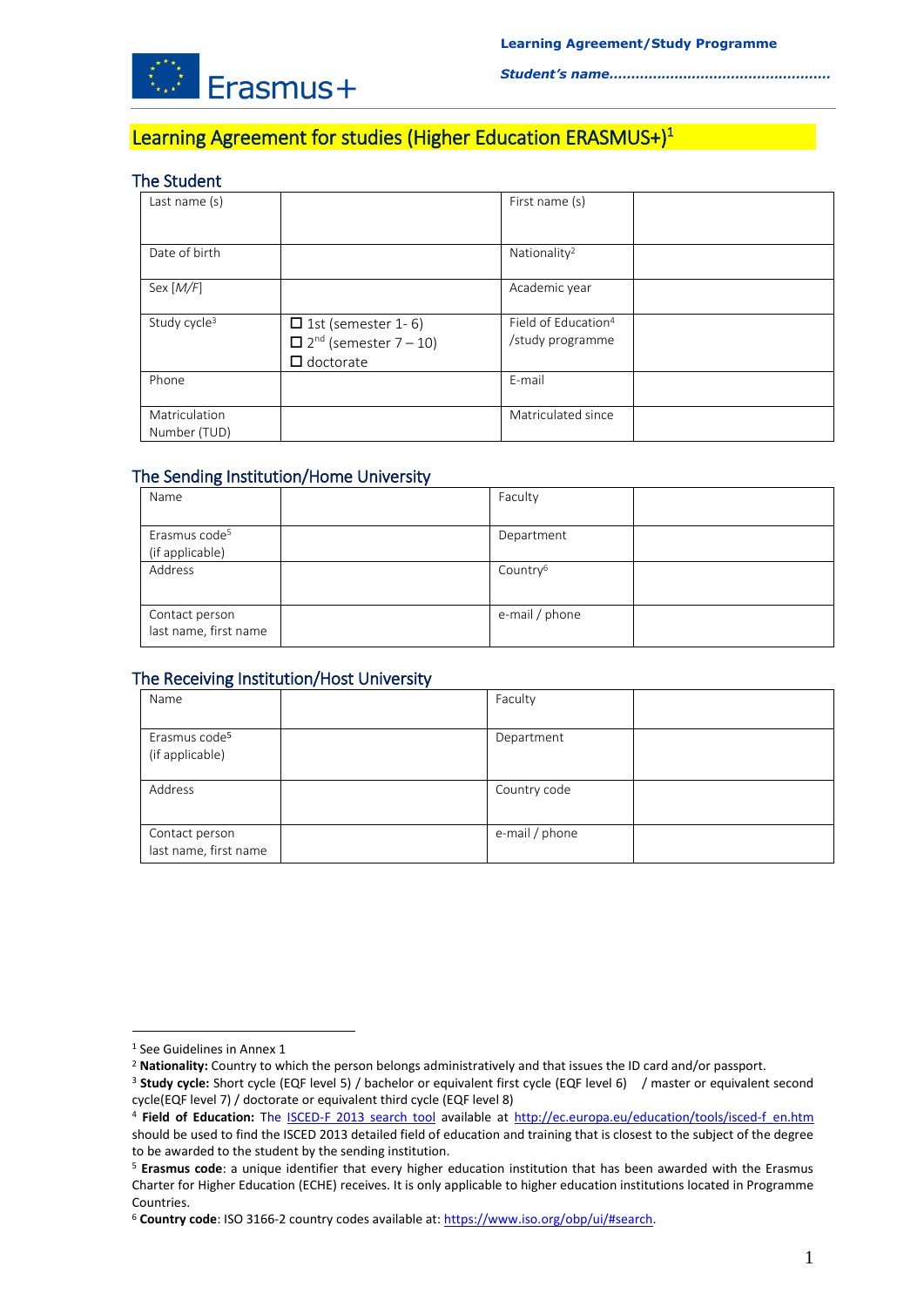

## Before the Mobility:

1

## Table A: Study Programme at the Receiving Institution (all educational components<sup>7</sup> planned)

Planned period of the mobility: from [*dd/mm/yyyy]* ……………. till [*dd/mm/yyyy]* ……………

| No. | Component<br>code (if any) | <b>Component title at the receiving institution</b> (as<br>indicated in the course catalogue <sup>8</sup> ) | Semester<br>[ <sub>e.g.</sub> ]<br>autumn/<br>spring; term] | <b>ECTS</b><br><b>Number</b><br>of<br>credits to be awarded<br>by the receiving inst.<br>successful<br>upon<br>completion |
|-----|----------------------------|-------------------------------------------------------------------------------------------------------------|-------------------------------------------------------------|---------------------------------------------------------------------------------------------------------------------------|
|     |                            |                                                                                                             |                                                             |                                                                                                                           |
|     |                            |                                                                                                             |                                                             |                                                                                                                           |
|     |                            |                                                                                                             |                                                             |                                                                                                                           |
|     |                            |                                                                                                             |                                                             |                                                                                                                           |
|     |                            |                                                                                                             |                                                             | Total:                                                                                                                    |

Web link to the course catalogue at the receiving institution describing the learning outcomes:

## Table B: Planned Recognition Educational components that are part of the regular study programme at

home university and which will be replaced by the study abroad (NB no one to one match with Table A is required). Where all credits in Table A are recognised as forming part of the programme at the sending institution without any further conditions being applied, Table B may be completed with a reference to the mobility window (see guidelines).

| No. | Component<br>code (if any) | <b>Component title at the sending institution</b> (as<br>indicated in the course catalogue) | Semester<br>[e.g.<br>autumn/<br>spring; term] | <b>ECTS</b><br><b>Number</b><br>οf<br>credits to be awarded<br>by the receiving inst.<br>successful<br>upon<br>completion |
|-----|----------------------------|---------------------------------------------------------------------------------------------|-----------------------------------------------|---------------------------------------------------------------------------------------------------------------------------|
|     |                            |                                                                                             |                                               |                                                                                                                           |
|     |                            |                                                                                             |                                               |                                                                                                                           |
|     |                            |                                                                                             |                                               |                                                                                                                           |
|     |                            |                                                                                             |                                               | Total:                                                                                                                    |

I waive my right for advanced recognition. But I will still have the right for recognition after my mobility according to the internal rules of the TU Dresden: yes □ no □

<sup>7</sup> An "**educational component**" is a self-contained and formal structured learning experience that features learning outcomes, credits and forms of assessment. Examples of educational components are: a course, module, seminar, laboratory work, practical work, preparation/research for a thesis, mobility window or free electives.

<sup>8</sup> **Course catalogue:** detailed, user-friendly and up-to-date information on the institution's learning environment that should be available to students before the mobility period and throughout their studies to enable them to make the right choices and use their time most efficiently. The information concerns, for example, the qualifications offered, the learning, teaching and assessment procedures, the level of programmes, the individual educational components and the learning resources. The Course Catalogue should include the names of people to contact, with information about how, when and where to contact them.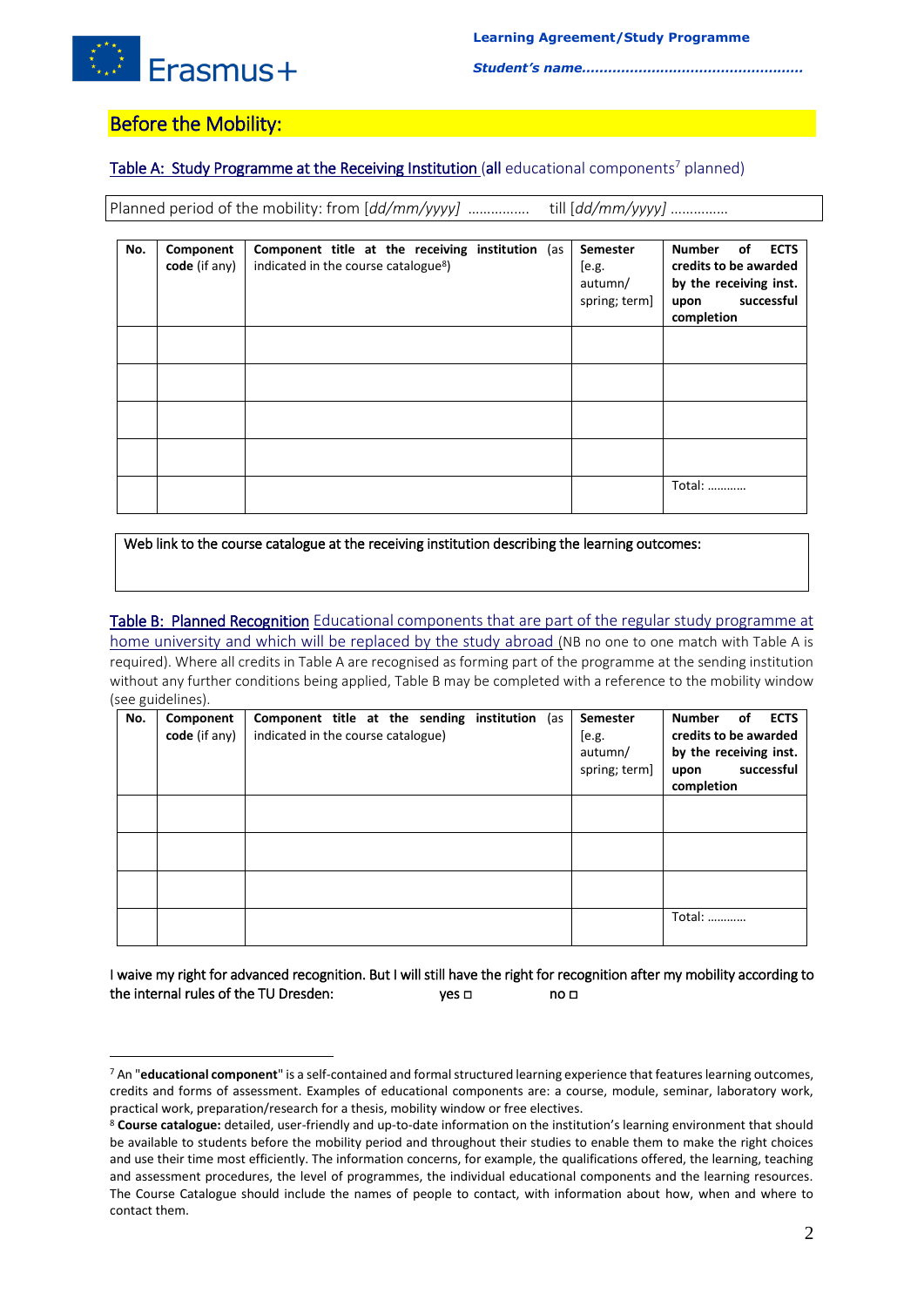

#### If the student does not complete successfully some educational components, the following provisions will apply

*Not applicable, but students might be asked to describe the problems that occurred if they failed the courses. Additional requirements could be set by the student's faculty/department*

#### Language competence of the student

|              |           |                                              |                |             |           | The level of language competence <sup>9</sup> in <i>[the main language of instruction]</i> that the student already has or agrees to |
|--------------|-----------|----------------------------------------------|----------------|-------------|-----------|--------------------------------------------------------------------------------------------------------------------------------------|
|              |           | acquire by the start of the study period is: |                |             |           |                                                                                                                                      |
| A1 $\square$ | A2 $\Box$ | R <sub>1</sub> H                             | $B2$ $\square$ | $C1$ $\Box$ | $\bigcap$ | Native Speaker $\Box$                                                                                                                |

#### Commitment of the three parties

- By signing this document, the student, the Sending Institution and the Receiving Institution confirm that they approve the Learning Agreement and that they will comply with all the arrangements agreed by all parties.
- Sending and Receiving Institutions undertake to apply all the principles of the Erasmus Charter for Higher Education relating to mobility for studies (or the principles agreed in the Inter-Institutional Agreement for institutions located in Partner Countries).
- The Beneficiary Institution and the student should also commit to what is set out in the Erasmus+ grant agreement.
- The Receiving Institution confirms that the educational components listed in Table A are in line with its course catalogue and should be available to the student.
- The Sending Institution commits to recognise all the credits or equivalent units gained at the Receiving Institution for the successfully completed educational components and to count them towards the student's degree as described in Table B. Any exceptions to this rule are documented in an annex of this Learning Agreement and agreed by all parties.
- The student and the Receiving Institution will communicate to the Sending Institution any problems or changes regarding the study programme, responsible persons and/or study period.

#### The student

<u>.</u>

| Student's signature | Date: |  |
|---------------------|-------|--|
|                     |       |  |

#### Responsible person<sup>10</sup> in the sending institution/home university

| Name:                          | Position: |       |
|--------------------------------|-----------|-------|
| Phone number:                  | E-mail:   |       |
| Responsible person's signature |           | Date: |

#### Responsible person $<sup>11</sup>$  in the receiving institution</sup>

| Name:                          | Position: |       |
|--------------------------------|-----------|-------|
| Phone number:                  | E-mail:   |       |
| Responsible person's signature |           | Date: |

<sup>9</sup> **Level of competence:** For the Common European Framework of Reference for Languages (**CEFR**) see <http://europass.cedefop.europa.eu/en/resources/european-language-levels-cefr>

<sup>10</sup> **Responsible person in the sending institution**: an academic who has the authority to approve the Learning Agreement, to exceptionally amend it when it is needed, as well as to guarantee full recognition of such programme on behalf of the responsible academic body. The name and email of the Responsible person must be filled in only in case it differs from that of the Contact person mentioned at the top of the document..

<sup>11</sup> **Responsible person in the receiving institution**: an academic who has the authority to approve the mobility programme of incoming students and is committed to give them academic support in the course of their studies at the receiving institution. The name and email of the Responsible person must be filled in only in case it differs from that of the Contact person mentioned at the top of the document.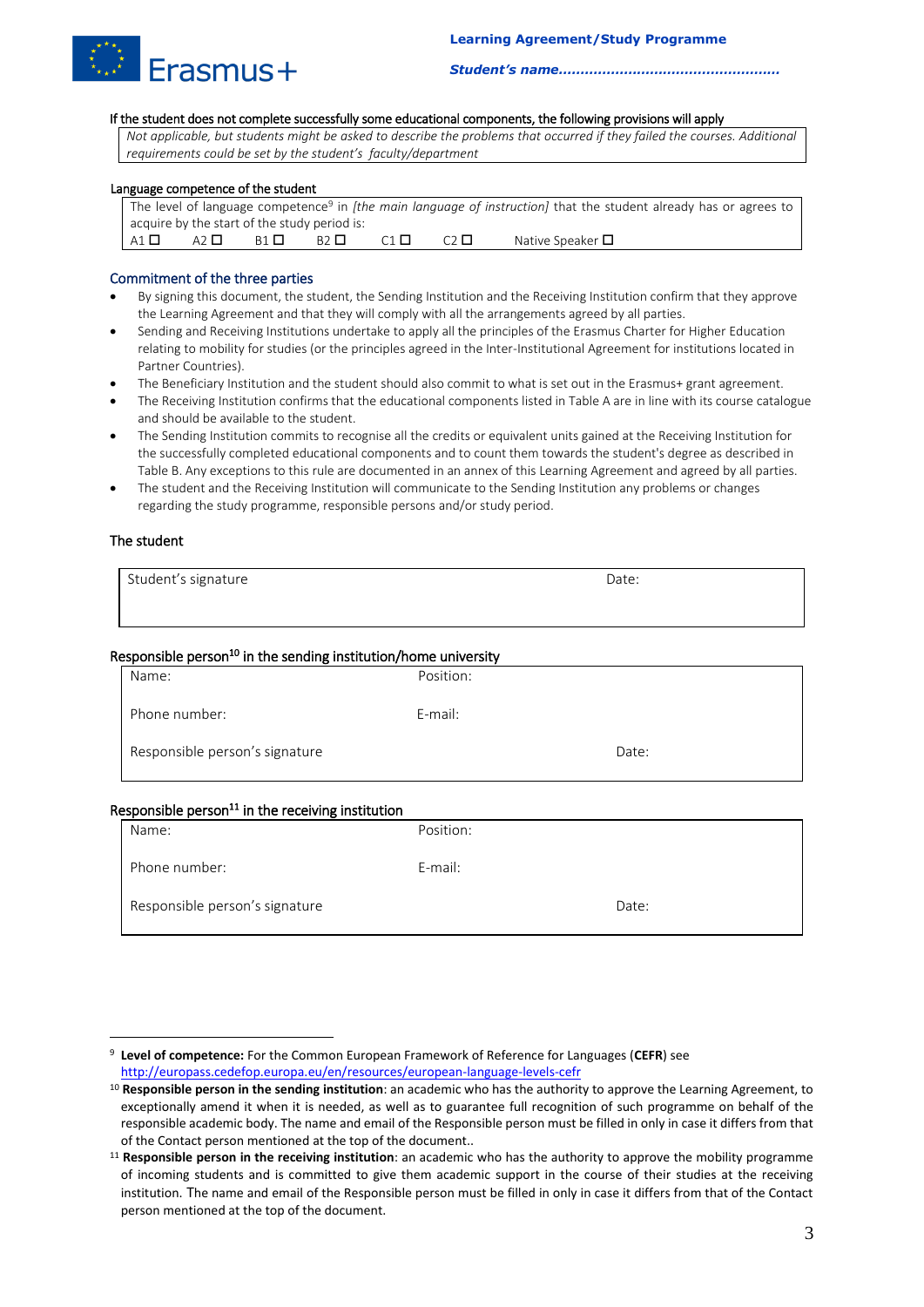

# During the Mobility (if applicable): Changes/Extension of stay

Table C: *Exceptional Changes to the proposed study programme abroad or additional components in case of extension of stay abroad*

| Component<br>code at the<br>receiving<br>institution (if<br>any) | Component title at the<br>receiving institution (as<br>indicated in the course<br>catalogue) | Deleted<br>component<br>[tick if<br><i>applicable]</i> | Added<br>component<br>[tick if<br><i>applicable]</i> | for<br>Reason<br>change $12$ | Number of ECTS<br>credits to be awarded<br>by the receiving<br>institution upon<br>successful completion<br>of the component |
|------------------------------------------------------------------|----------------------------------------------------------------------------------------------|--------------------------------------------------------|------------------------------------------------------|------------------------------|------------------------------------------------------------------------------------------------------------------------------|
|                                                                  |                                                                                              |                                                        | $\Box$                                               |                              |                                                                                                                              |
|                                                                  |                                                                                              |                                                        | П                                                    |                              |                                                                                                                              |
|                                                                  |                                                                                              |                                                        | $\Box$                                               |                              |                                                                                                                              |
|                                                                  |                                                                                              |                                                        |                                                      |                              | Total:                                                                                                                       |

The student, the sending and the receiving institutions confirm that they approve the proposed amendments to the mobility programme.

#### Table D: *Exceptional changes to planned recognition: Eeducational components that are part of the regular study programme and which will be replaced by the study abroad*

| Component code  <br>(if any) | Component title at the sending institution (as indicated<br>in the course catalogue) | Semester<br>[e.g.<br>autumn/spring;<br>term] | Number of ECTS<br>credits |
|------------------------------|--------------------------------------------------------------------------------------|----------------------------------------------|---------------------------|
|                              |                                                                                      |                                              |                           |
|                              |                                                                                      |                                              |                           |
|                              |                                                                                      |                                              | Total:                    |

#### The student

| Student's signature | Date: |
|---------------------|-------|
|                     |       |
|                     |       |

## Responsible person in the sending institution

| sion<br>signature | Date:<br>$ -$ |
|-------------------|---------------|
|                   |               |

#### Responsible person in the receiving institution

signature Date:

<u>.</u>

#### <sup>12</sup> **Reasons for exceptional changes to study programme abroad:**

| Reasons for deleting a component                                                                                  | Reason for adding a component       |
|-------------------------------------------------------------------------------------------------------------------|-------------------------------------|
| 1) Previously selected educational component is not available at receiving                                        | 1) Substituting a deleted component |
| institution                                                                                                       |                                     |
| 2) Component is in a different language than previously specified in the $\vert$ 2) Extending the mobility period |                                     |
| course catalogue                                                                                                  |                                     |
| 3) Timetable conflict                                                                                             | 3) Other (please specify)           |
| 4) Other (please specify)                                                                                         |                                     |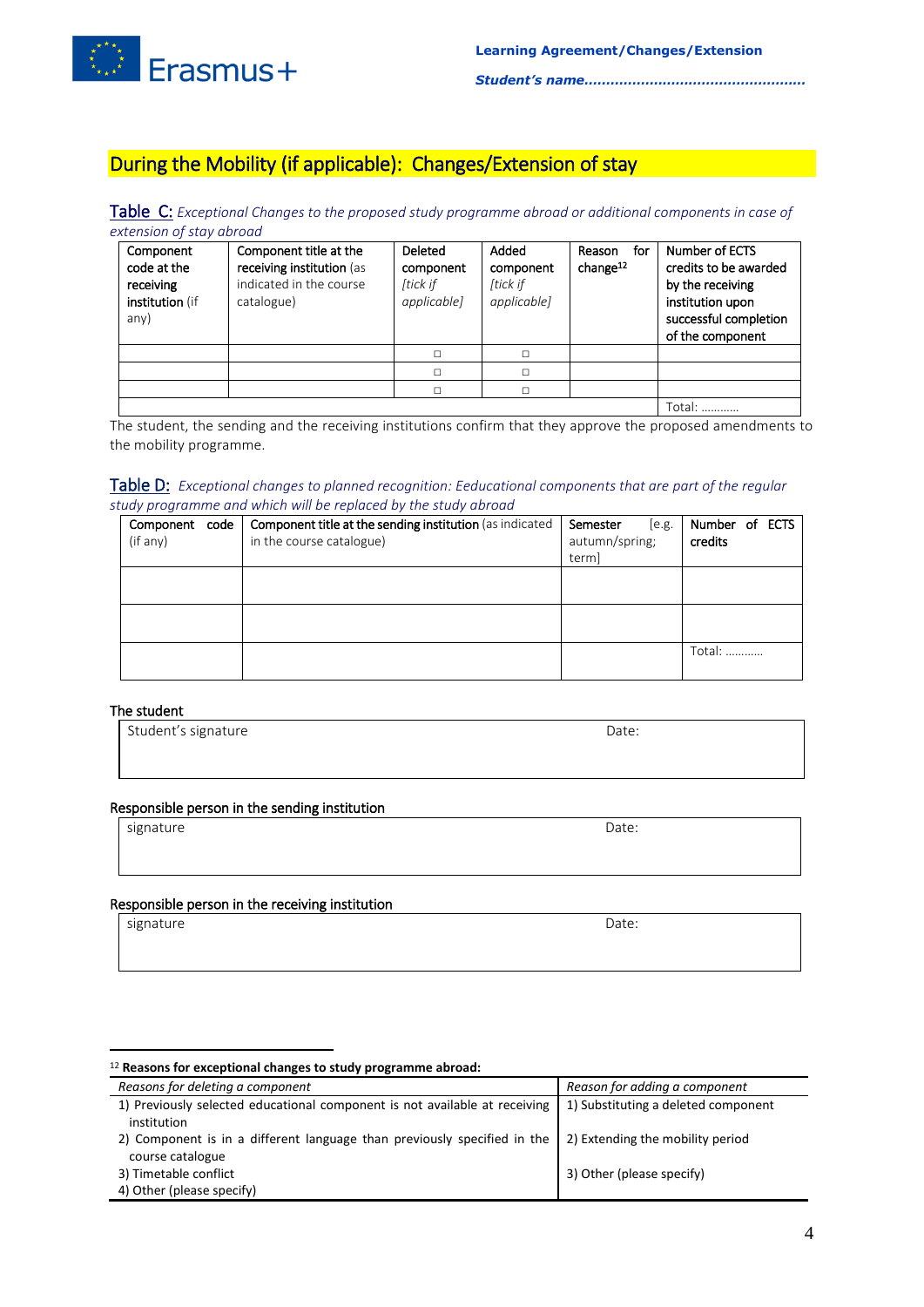

## **After the Mobility**

1

## Table E<sup>13</sup>: Transcript of records (Academic outcomes at receiving institution)

Start and end dates of the study period:

from…………………………………………….… *[dd/mm/yyyy]* till …………………………….……………….*[dd/mm/yyyy]*

| Receiving Institution/ |  |
|------------------------|--|
| Name                   |  |
| Erasmus code           |  |
| (if applicable)        |  |

| Component<br>code (if any) | Component title at the receiving<br>institution (as indicated in the<br>course catalogue) | Was<br>the<br>component<br>successfully completed by<br>the student? [Yes/No] | Number of ECTS<br>credits | Receiving<br>institution<br>grade |
|----------------------------|-------------------------------------------------------------------------------------------|-------------------------------------------------------------------------------|---------------------------|-----------------------------------|
|                            |                                                                                           |                                                                               |                           |                                   |
|                            |                                                                                           |                                                                               |                           |                                   |
|                            |                                                                                           |                                                                               |                           |                                   |
|                            |                                                                                           |                                                                               | Total:                    |                                   |

*Signature of responsible person in receiving institution and date:* 

<sup>&</sup>lt;sup>13</sup> Table E/ToR can be replaced by a separate document if the receiving institution issues a transcript of records from their computer system, the minimum requirements above should be included then